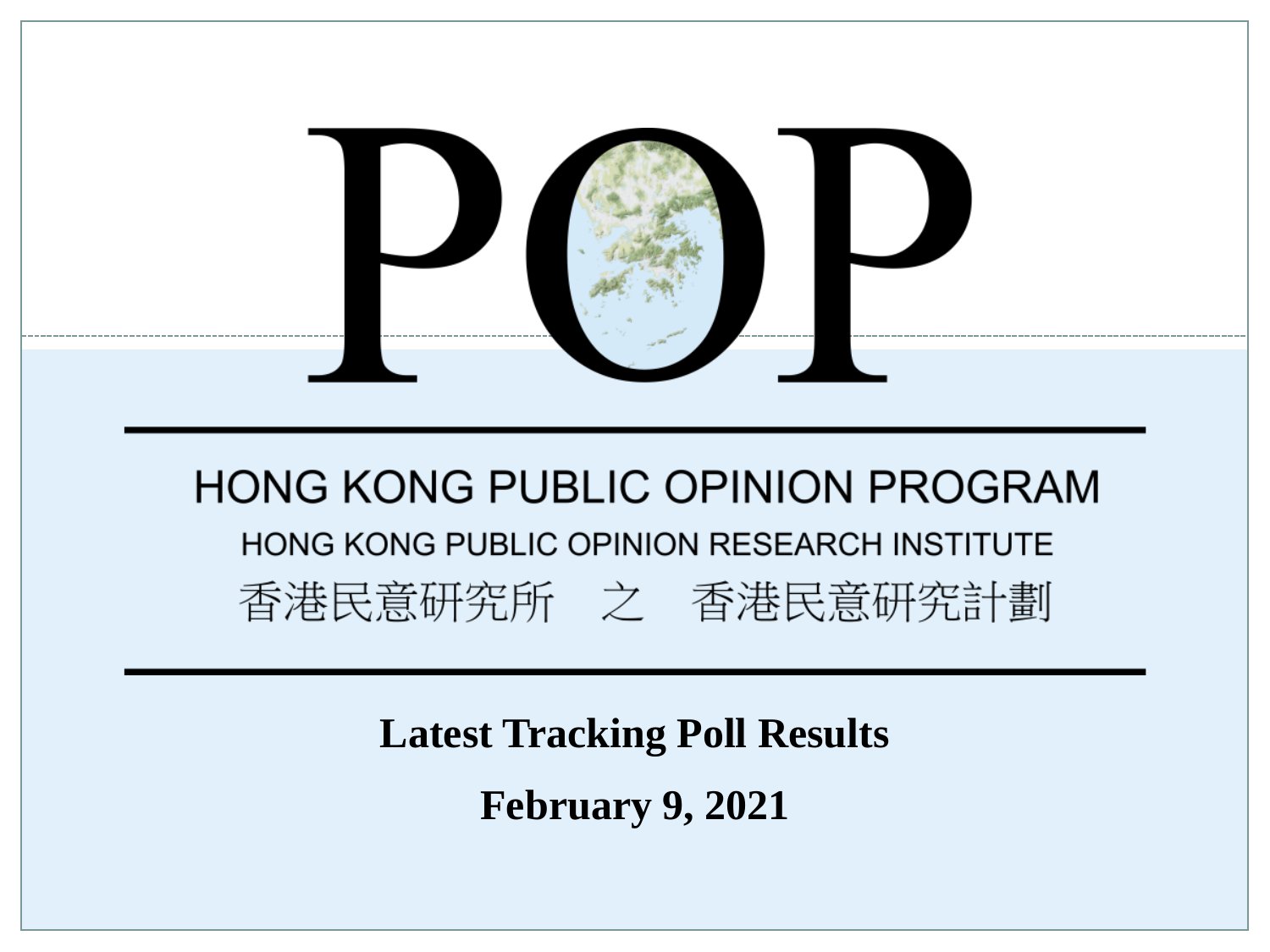## **Contact Information**

 $\boxed{2}$ 

--------

|                            | <b>Naming stage</b>                                                                                                                                                                                                                                                                                                                                                                        | <b>Evaluation stage</b>                                   |  |  |  |  |  |  |  |
|----------------------------|--------------------------------------------------------------------------------------------------------------------------------------------------------------------------------------------------------------------------------------------------------------------------------------------------------------------------------------------------------------------------------------------|-----------------------------------------------------------|--|--|--|--|--|--|--|
| Date of survey             | $4 - 8/1/2021$                                                                                                                                                                                                                                                                                                                                                                             | 18-22/1/2021                                              |  |  |  |  |  |  |  |
| Survey method              | Random telephone survey conducted by real interviewers                                                                                                                                                                                                                                                                                                                                     |                                                           |  |  |  |  |  |  |  |
| Target population          | Cantonese-speaking Hong Kong residents aged 18 or above                                                                                                                                                                                                                                                                                                                                    |                                                           |  |  |  |  |  |  |  |
| Sample size                | 1,000 (including 492 landline)<br>and 508 mobile samples)                                                                                                                                                                                                                                                                                                                                  | 1,011 (including 509 landline)<br>and 502 mobile samples) |  |  |  |  |  |  |  |
| Effective response<br>rate | 58.5%                                                                                                                                                                                                                                                                                                                                                                                      | 67.2%                                                     |  |  |  |  |  |  |  |
| Sampling error             | Sampling error of percentages not more than $+/-4\%$ and<br>that of net values not more than $+/-6\%$ at 95% conf. level                                                                                                                                                                                                                                                                   |                                                           |  |  |  |  |  |  |  |
| Weighting method           | Rim-weighted according to figures provided by the Census and Statistics<br>Department. The gender-age distribution of the Hong Kong population came from<br>"Mid-year population for 2019", while the educational attainment (highest level<br>attended) distribution and economic activity status distribution came from<br>"Women and Men in Hong Kong - Key Statistics (2019 Edition)". |                                                           |  |  |  |  |  |  |  |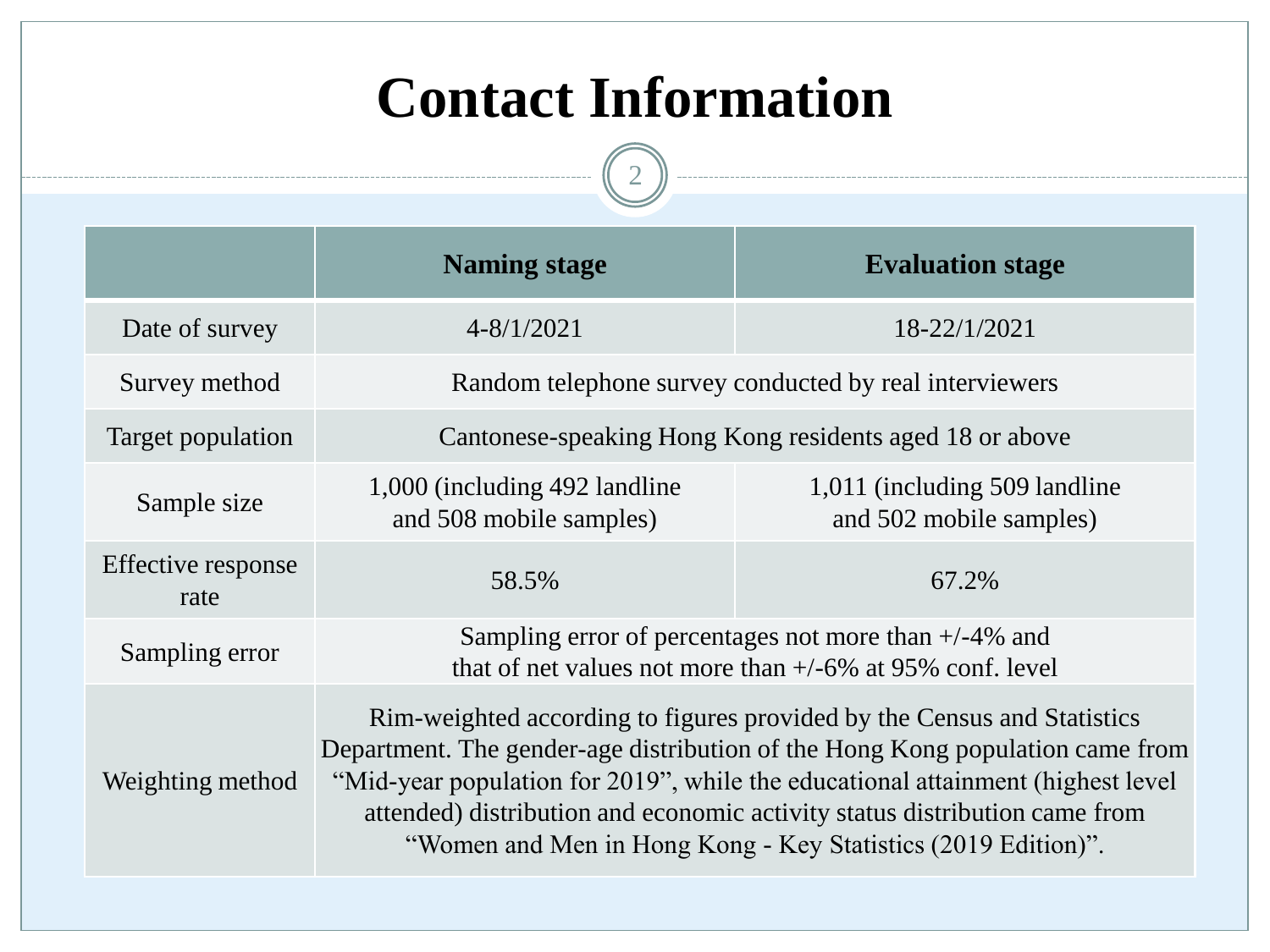## **Survey Topic**

3

 People's feelings towards different governments and peoples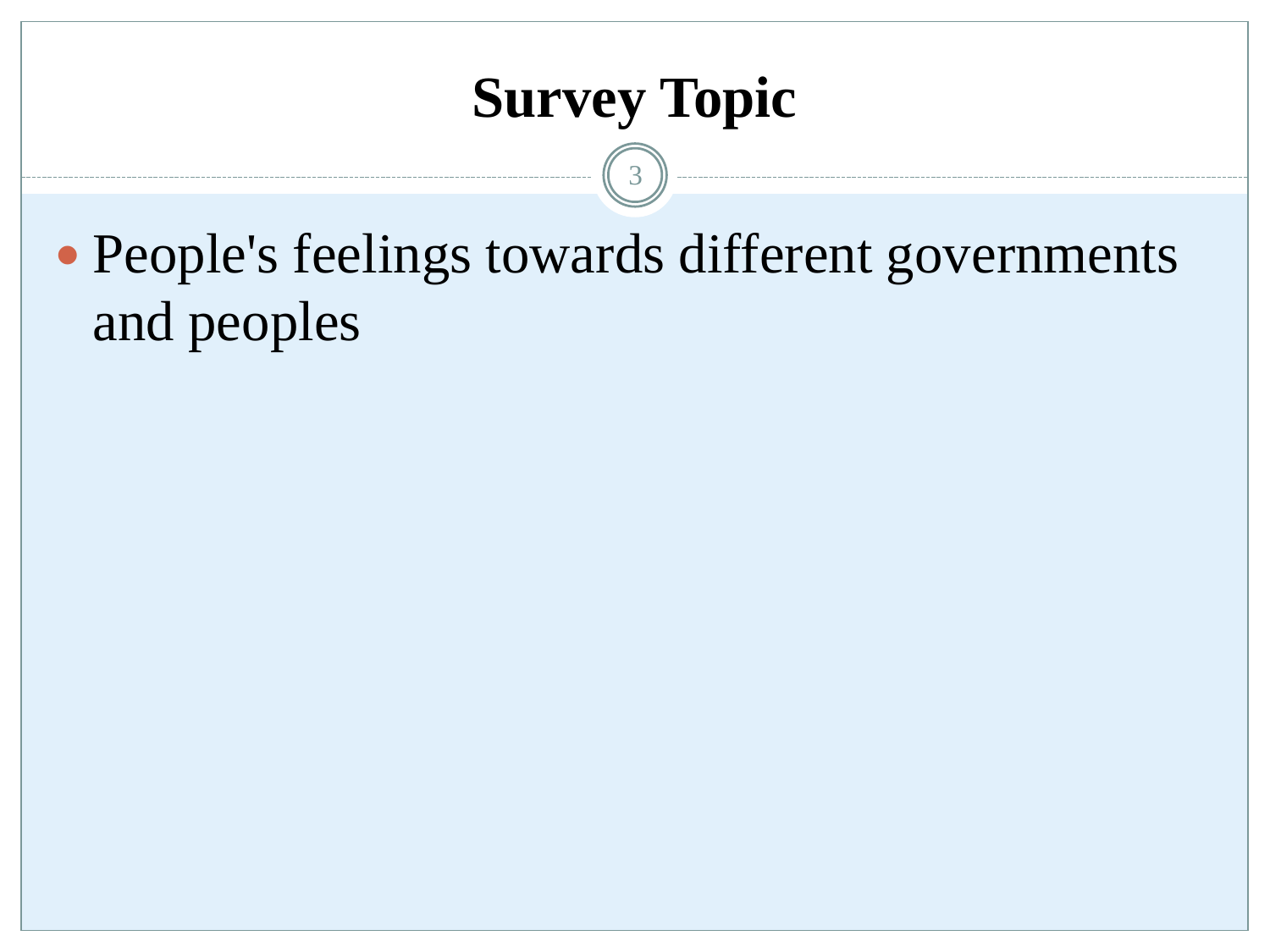### **Survey Result – People's feelings towards different governments and peoples**

4

#### **Net value of people's feelings towards different governments and peoples**

|              |            | 17-20/8/2020 | 18-22/1/2021 | <b>Change</b>               | <b>Record</b>               |  |  |
|--------------|------------|--------------|--------------|-----------------------------|-----------------------------|--|--|
| Hong<br>Kong | Government | $-39\%$      | $-34\%$      | $\triangle$ 5%              | Record high since Jul. 2019 |  |  |
|              | People     | 49%          | 34%          | $\blacktriangledown 14\% *$ | Record low since Aug. 2017  |  |  |
| Mainland     | Government | $-26\%$      | $-9\%$       | $\triangle 17\%$ *          | Record high since Jul. 2018 |  |  |
|              | People     | ${<}1\%$     | 14%          | $\triangle 13\%$ *          | Record high since Nov. 2010 |  |  |
| Taiwan       | Government | 31%          | 20%          | $\blacktriangledown 11\% *$ | Record low since Jul. 2018  |  |  |
|              | People     | 64%          | 50%          | $\blacktriangledown 14\%$ * | Record low since Nov. 2012  |  |  |
| Macau        | Government | 25%          | 46%          | $\triangle 21\%$ *          | Record high since Nov. 2006 |  |  |
|              | People     | 45%          | 48%          | $\blacktriangle$ 3%         | Record high since Jul. 2019 |  |  |

 In terms of net affinity, Hong Kong people feel more positively about all other peoples than their governments. Among them, the net affinity for the **governments of Hong Kong and Mainland** are negative.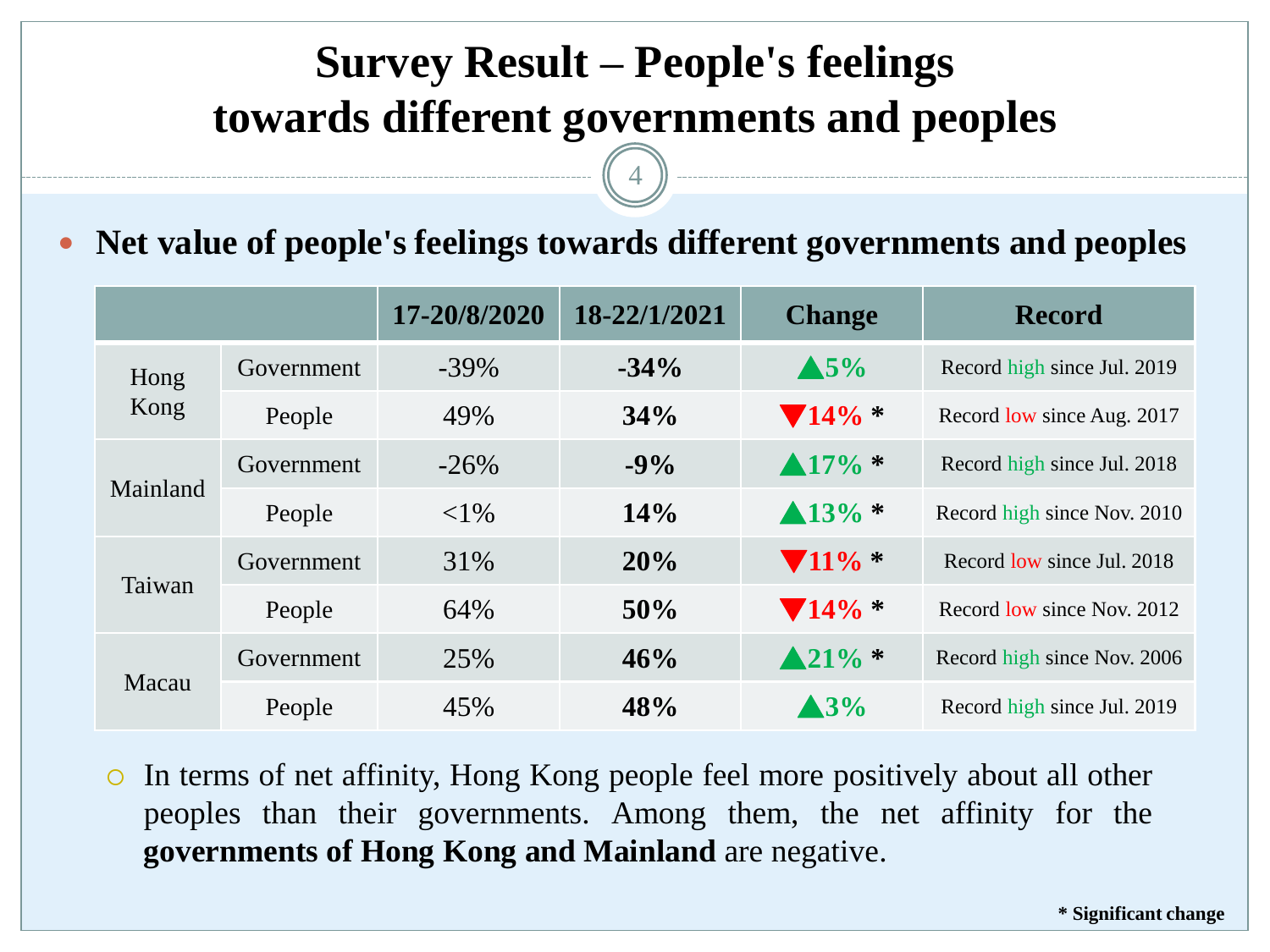

 Compared to half a year ago, the net affinity of Hong Kong people towards the **governments of Macau and Mainland** have increased significantly, while that towards the **government of Taiwan** has decreased significantly. The net affinity of Hong Kong people towards the **government of Macau** has reached its new high since 2006.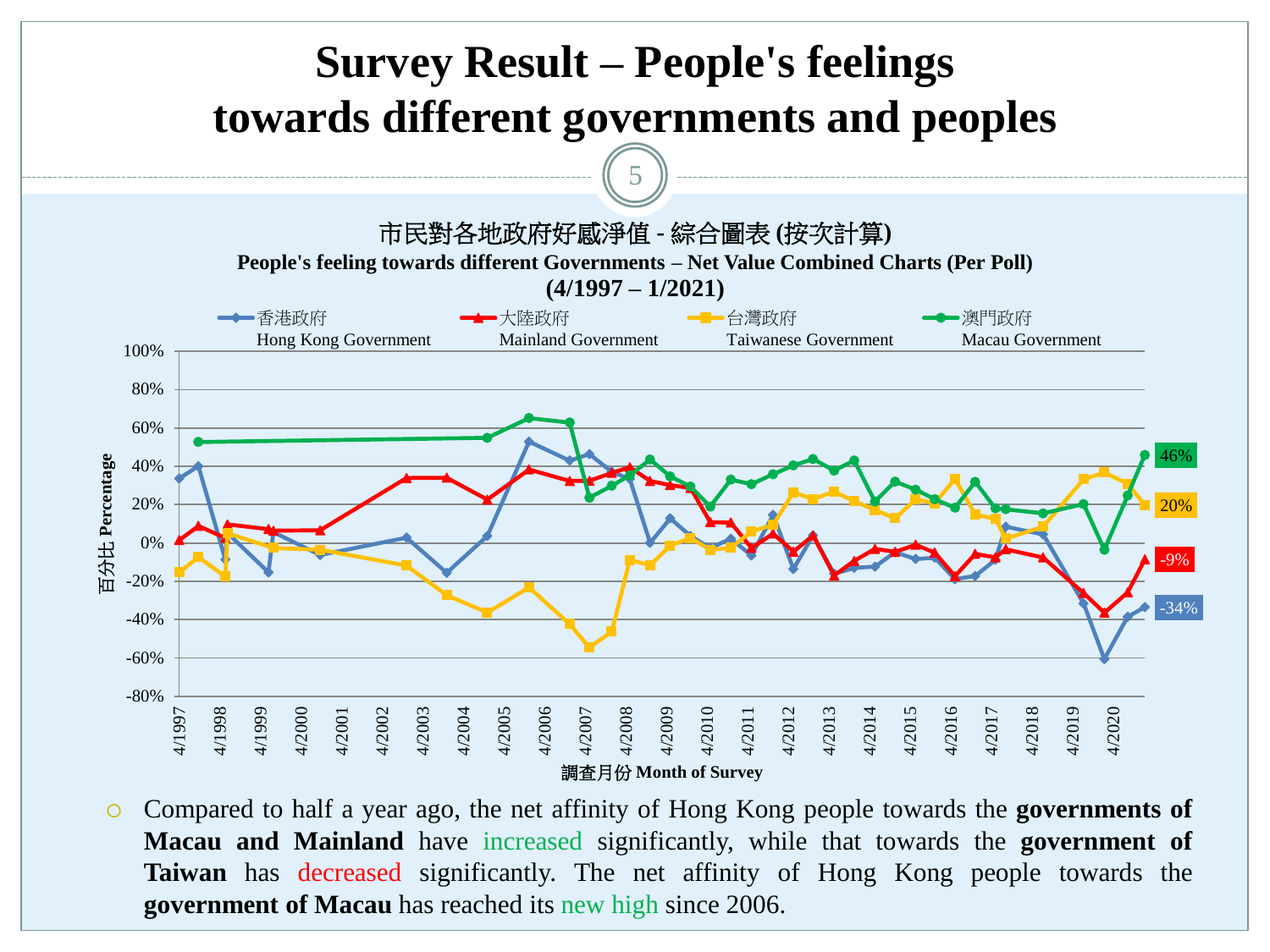

 Compared to half a year ago, the net affinity of Hong Kong people towards the **people of Mainland** has increased significantly, while that towards the **peoples of Hong Kong and Taiwan** have all decreased significantly. The net affinity of Hong Kong people towards the **people of Taiwan** is at its lowest since 2012, while that towards the **people of Mainland** is at its highest since 2010.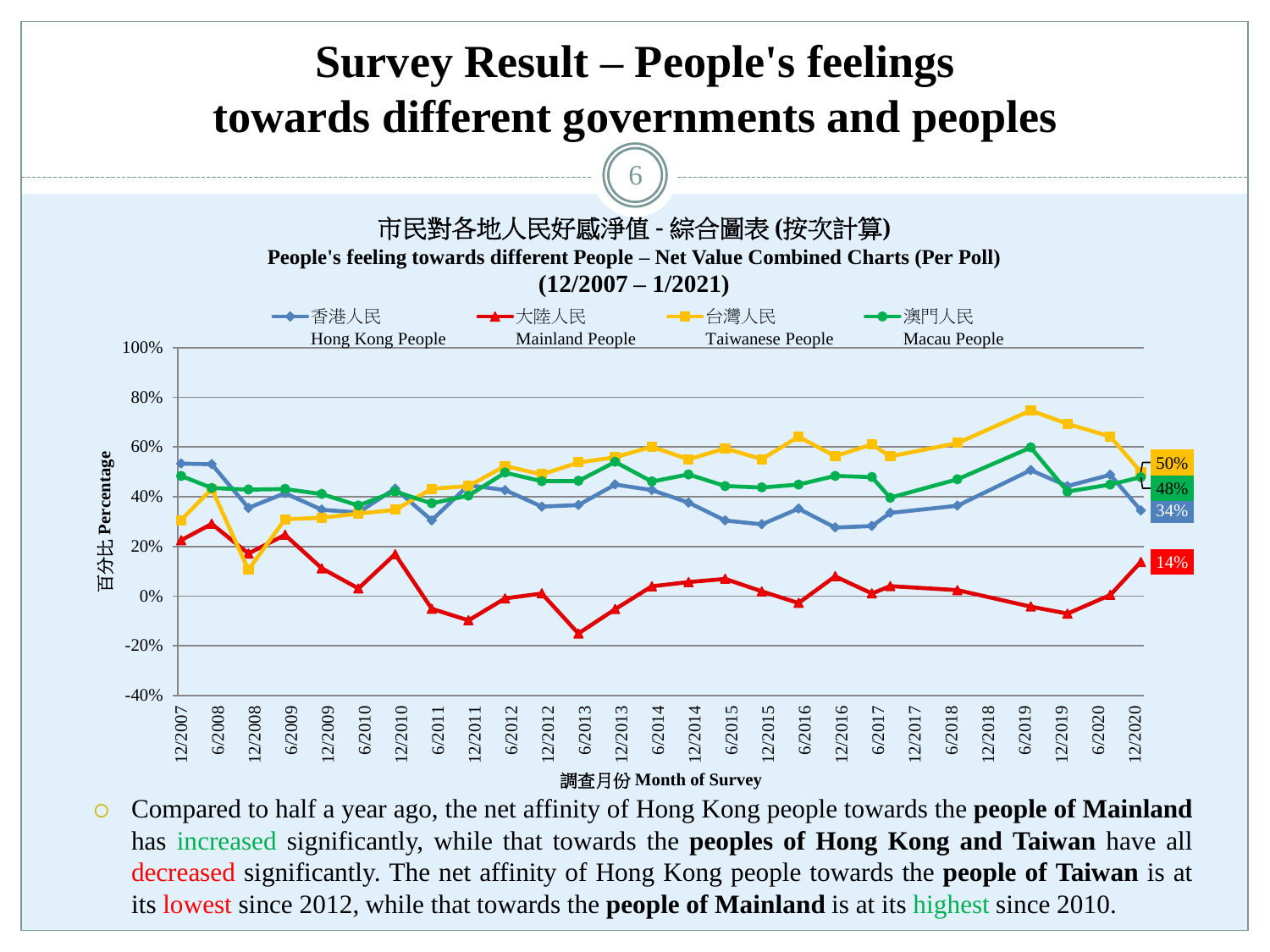### **Survey Result – People's feelings towards different governments and peoples**

7

#### **Net value of people's feelings towards different governments and peoples**

|                         |            | 17-20/8/2020 | 18-22/1/2021 | <b>Change</b>               | <b>Record</b>                       |
|-------------------------|------------|--------------|--------------|-----------------------------|-------------------------------------|
| Japan                   | Government | 18%          | 16%          | $\blacktriangledown 2\%$    | Record low since Jul. 2019          |
|                         | People     | 53%          | 48%          | $\blacktriangledown$ 5%     | Record low since Nov. 2016          |
|                         | Government |              | $11\%$       | $- -$                       | Record low since Sept. 1997         |
| Canada                  | People     |              | 30%          | --                          | All-time record low since Dec. 2007 |
| Australia               | Government | 22%          | 15%          | $\blacktriangledown 8\%$    | Record low since Sept. 2000         |
|                         | People     | 37%          | 30%          | $\blacktriangledown 8\%$    | All-time record low since Dec. 2007 |
| United                  | Government | 12%          | $-3\%$       | $\blacktriangledown 15\%$ * | All-time record low since Apr. 1997 |
| Kingdom                 | People     | 32%          | 19%          | $\blacktriangledown 13\%$ * | All-time record low since Dec. 2007 |
| United<br><b>States</b> | Government | $-13\%$      | $-30\%$      | $\blacktriangledown 17\%$ * | Record low since Jul. 2018          |
|                         | People     | 24%          | 2%           | $23\% *$                    | All-time record low since Dec. 2007 |

**\* Significant change** In terms of net affinity, Hong Kong people feel more positively about all other peoples than their governments. Among them, the net affinity for the **governments of the United States and the United Kingdom** are negative.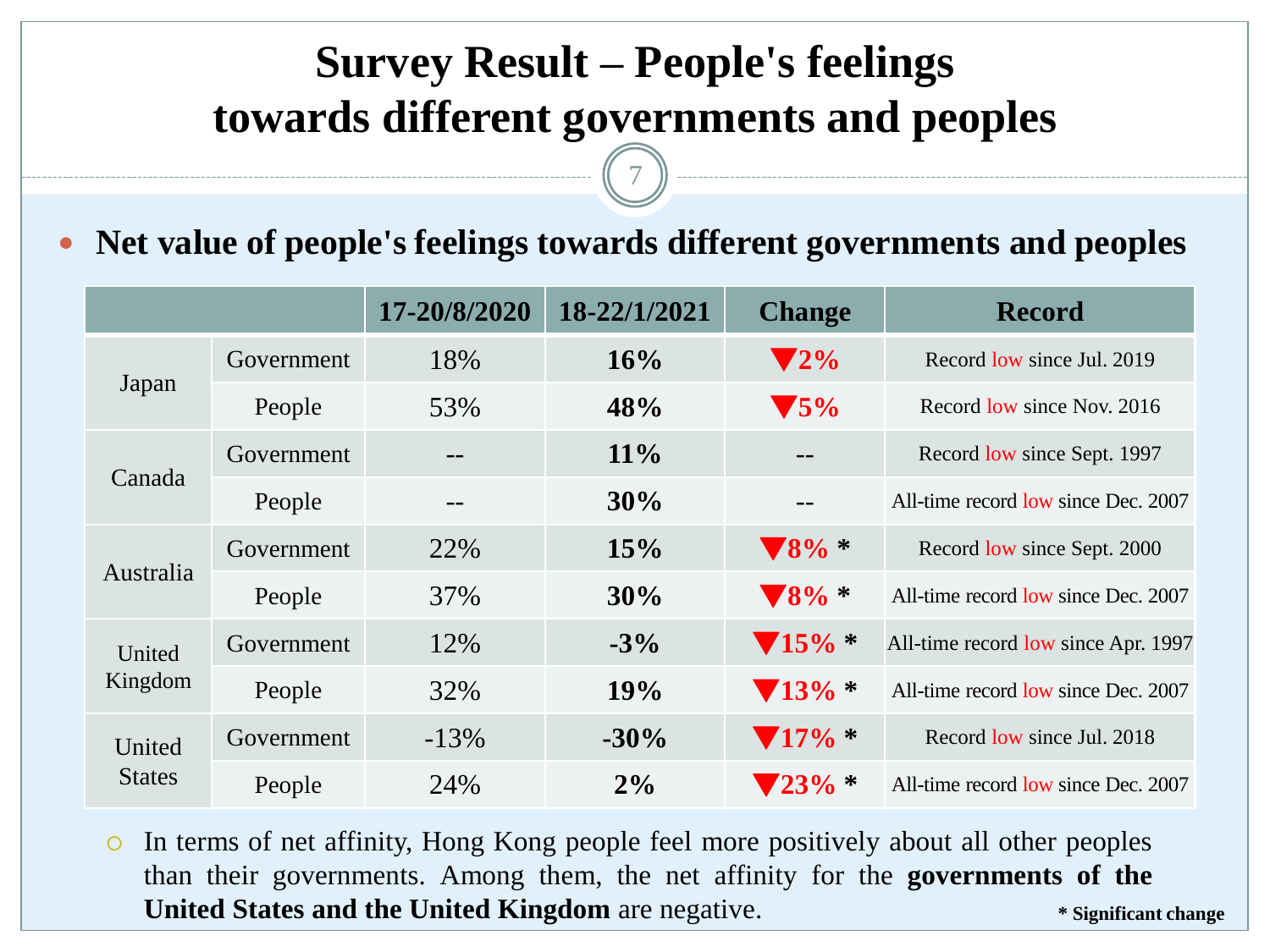

 Compared to half a year ago, the net affinity of Hong Kong people towards the **governments of the United States, the United Kingdom and Australia** have all decreased significantly. The net affinity of Hong Kong people towards the **government of the United Kingdom** is at historical low since records began in 1997, that towards the **government of Canada** is also at its record low since 1997, that towards the **government of Australia** is at its lowest since 2000.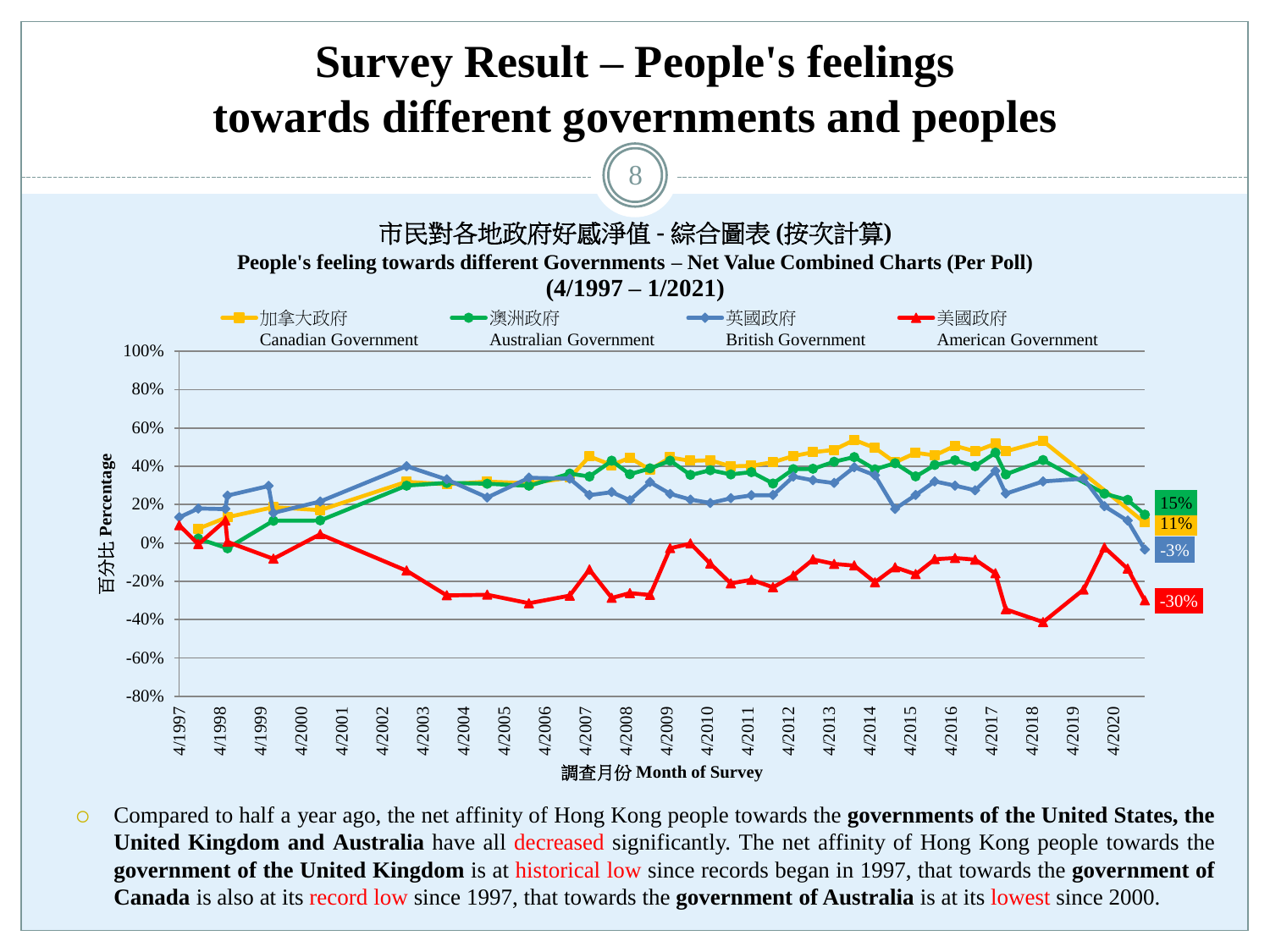

 Compared to half a year ago, the net affinity of Hong Kong people towards the **peoples of the United States, the United Kingdom and Australia** have all decreased significantly. The net affinity of Hong Kong people towards the **peoples of Canada, Australia, the United Kingdom and the United States** are at historical lows since records began in 2007.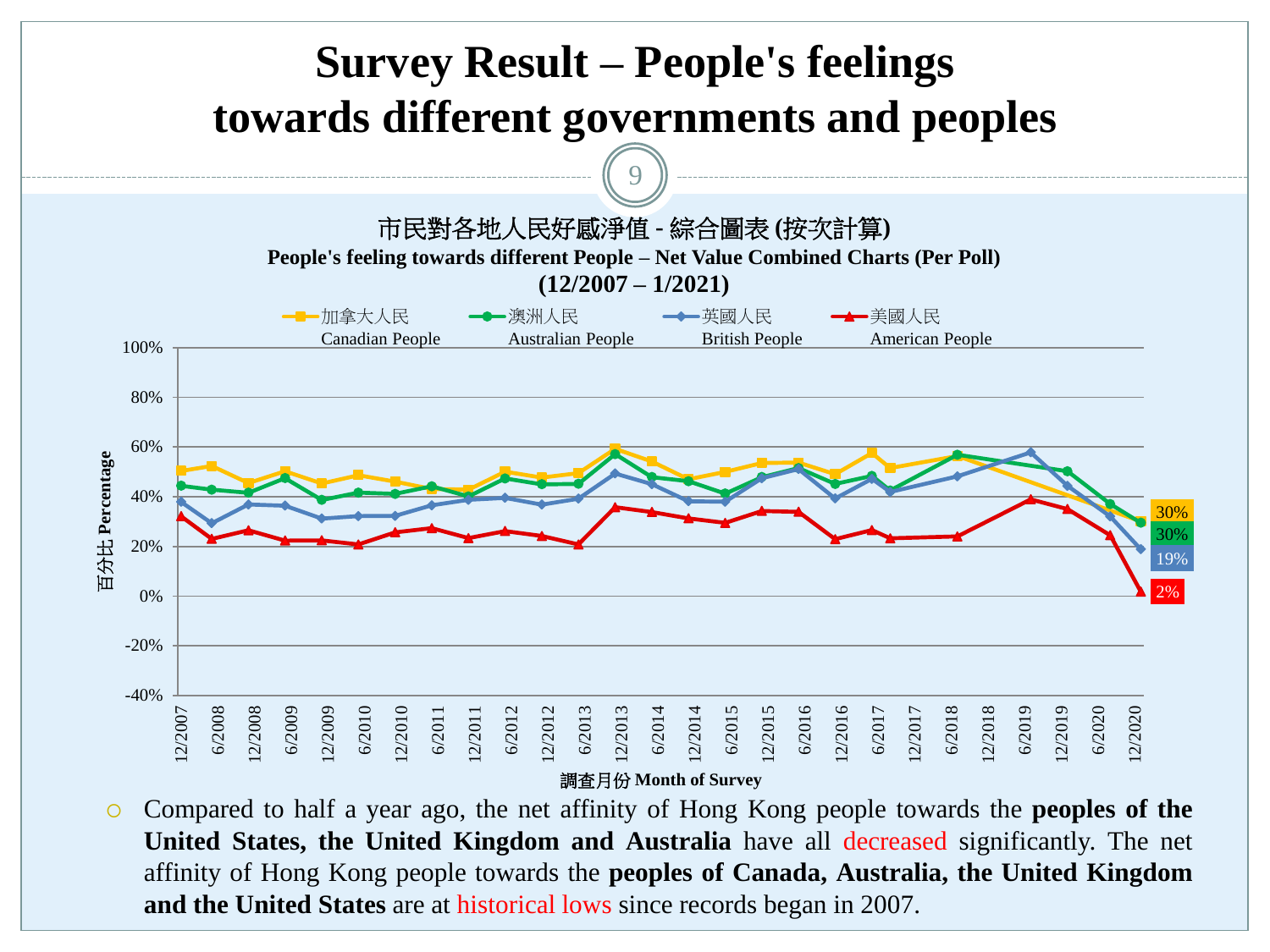

**Community Democracy Project - Community Health Module Post-Epidemic Normality Resumption Index (PENRI) Latest Results February 9, 2021**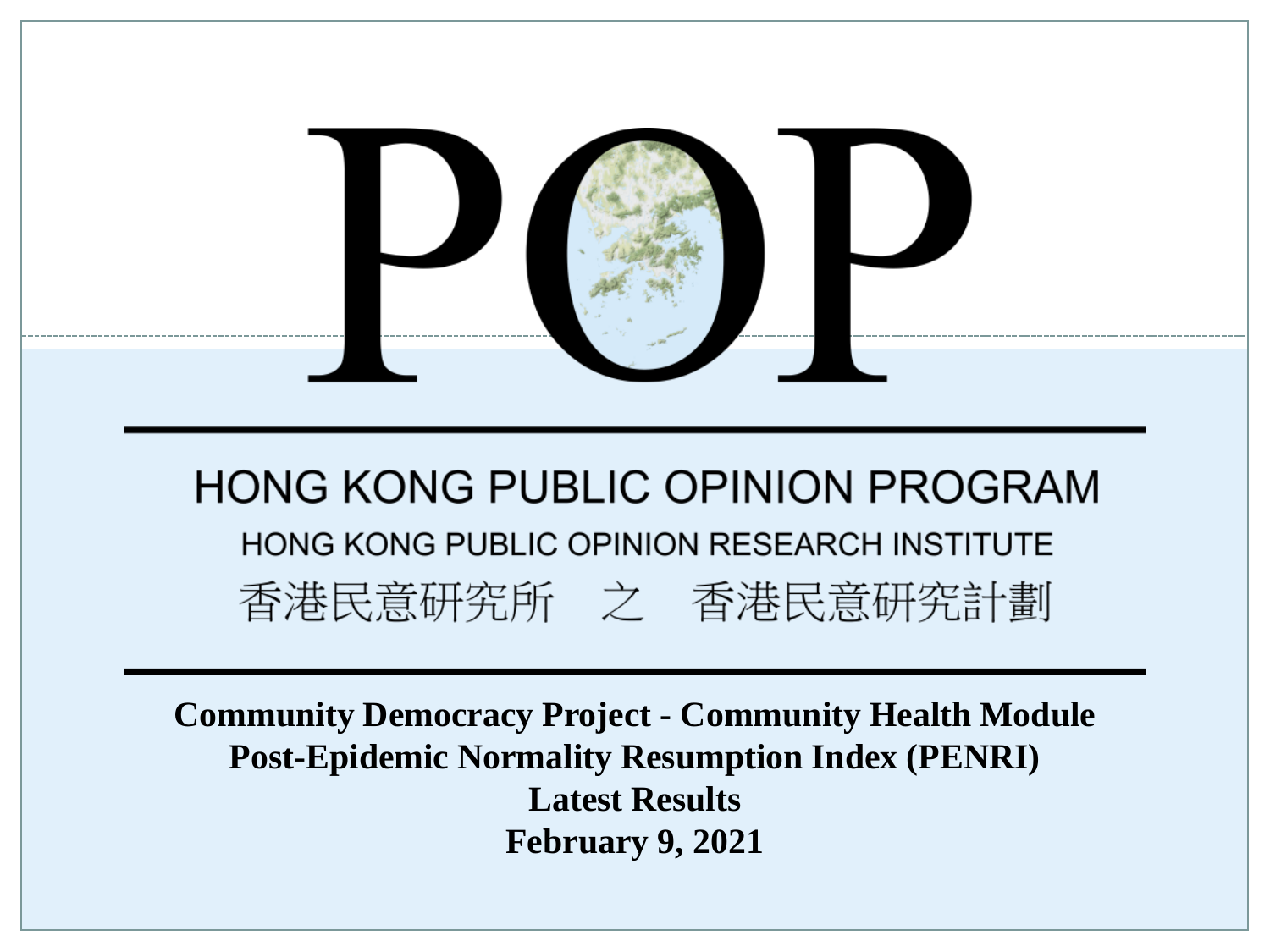## **Contact Information - PENRI**

11

|                   | <b>HKPOP Panel</b>                                                                                                                                                                                                                                                                                                                                           |
|-------------------|--------------------------------------------------------------------------------------------------------------------------------------------------------------------------------------------------------------------------------------------------------------------------------------------------------------------------------------------------------------|
| Date of survey    | January 18, 3pm – February 8, 3pm                                                                                                                                                                                                                                                                                                                            |
| Survey method     | Online survey                                                                                                                                                                                                                                                                                                                                                |
| Target population | Hong Kong residents aged $12+$                                                                                                                                                                                                                                                                                                                               |
| Total sample size | 4,408                                                                                                                                                                                                                                                                                                                                                        |
| Response rate     | 5.0%                                                                                                                                                                                                                                                                                                                                                         |
| Sampling error    | Sampling error of percentages at $+/-1\%$ at 95% confidence level                                                                                                                                                                                                                                                                                            |
| Weighting method  | The figures are rim-weighted according to 1) gender-age distribution of<br>Hong Kong population and by District Councils population figures from<br>Census and Statistics Department; 2) Voting results of District Councils<br>Election from Registration and Electoral Office; 3) rating distribution of<br>Chief Executive from regular tracking surveys. |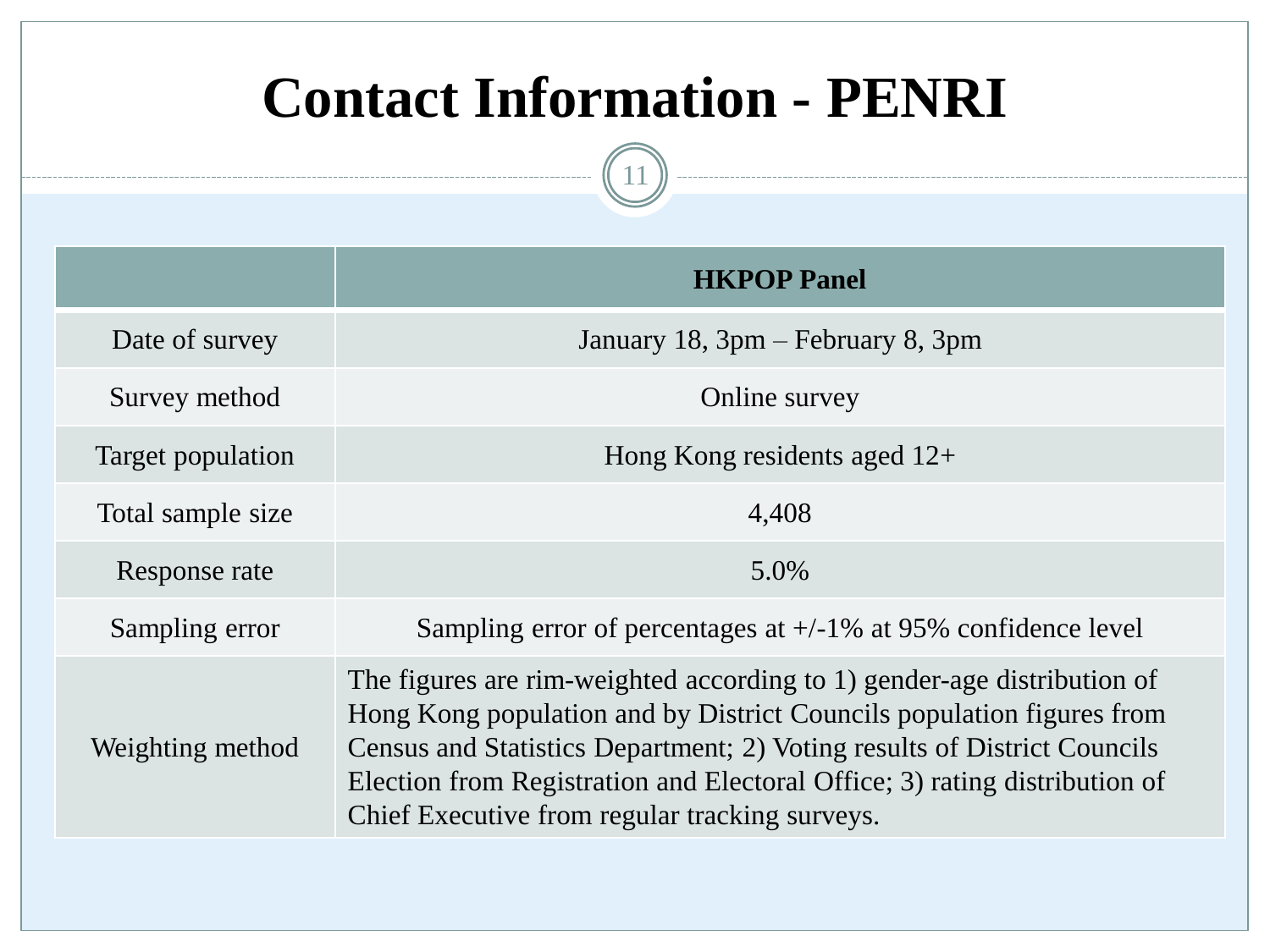# **Survey Result - PENRI**

12

| <b>Date of Publication</b>                                 | 26/1                    | 27/1      | 28/1           | 29/1           | 30/1                    | 31/1                       | 1/2         | 2/2  | 3/2          | 4/2          | 5/2                     | 6/2                     | 7/2                     | 8/2  | 9/2                     |
|------------------------------------------------------------|-------------------------|-----------|----------------|----------------|-------------------------|----------------------------|-------------|------|--------------|--------------|-------------------------|-------------------------|-------------------------|------|-------------------------|
| <b>Imported Cases(Ytd)</b>                                 | $\overline{\mathbf{4}}$ |           | $\overline{3}$ | $\blacksquare$ | $\overline{\mathbf{2}}$ | $\overline{\phantom{a}}$ 2 | $9 \quad 5$ |      | $\mathbf{1}$ | $\mathbf{0}$ | $\overline{\mathbf{3}}$ | $\overline{\mathbf{3}}$ | $\overline{\mathbf{3}}$ | 3    | $\overline{\mathbf{4}}$ |
| <b>Local Infection Cases(Ytd)</b>                          | 69                      | 63        | 57             | 38             | 48                      | 26                         | 44          | 29   | 24           | 19           | 19                      | 34                      | 16                      | 24   | 28                      |
| Post-Epidemic Gathering<br><b>Resumption Index (PEGRI)</b> |                         | 15.6 15.0 |                | 17.9 17.6 17.7 |                         | 17.7                       | 17.7        | 17.7 | 17.7         | 17.7         | 17.7                    | 17.7                    | 17.7                    | 17.7 | 15.0                    |
|                                                            |                         |           |                |                |                         |                            |             |      |              |              |                         |                         |                         |      |                         |